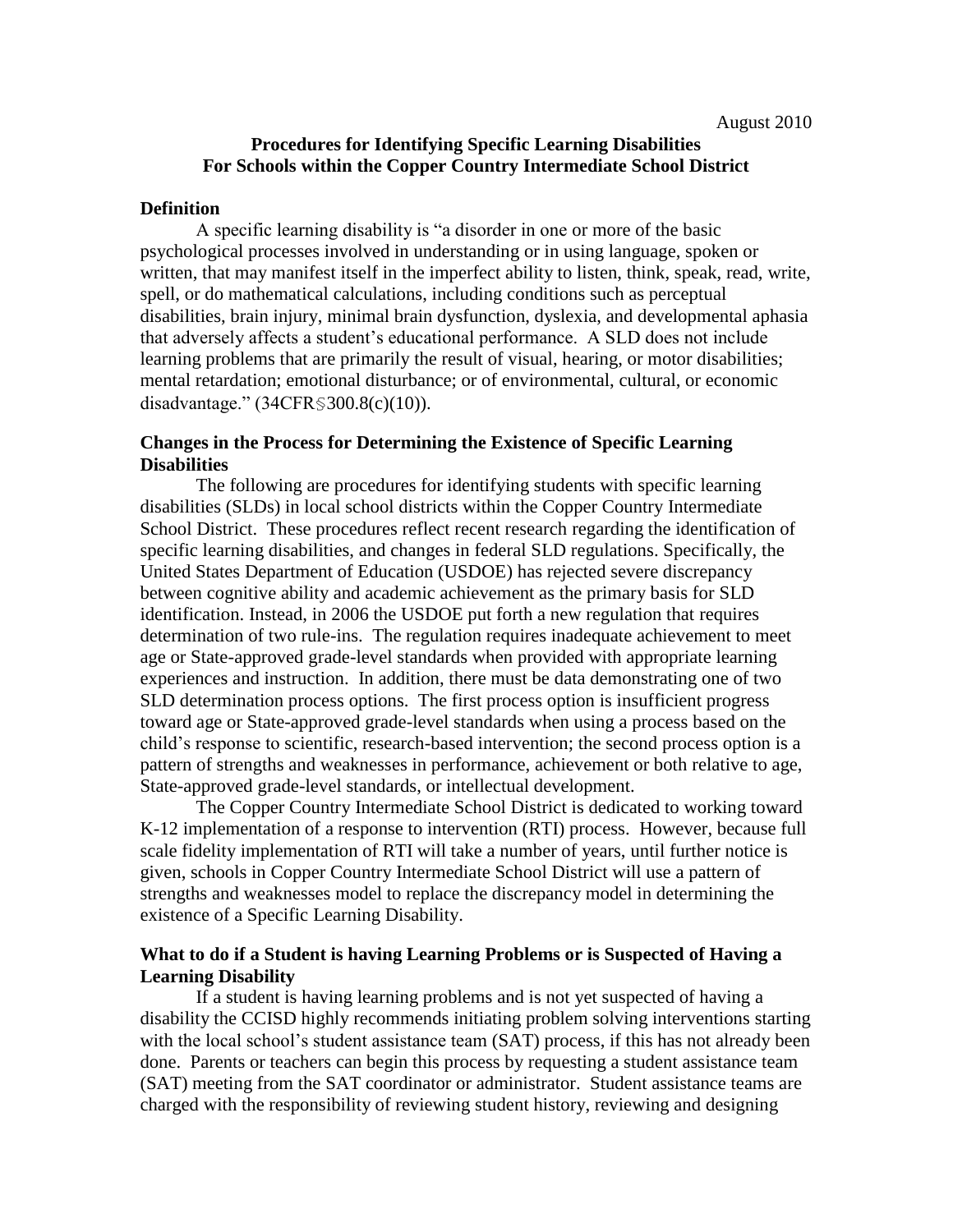interventions, and ensuring progress monitoring of students with academic or behavior difficulties. Not only is this process beneficial in supporting student progress in the curriculum, but if the child is an inadequate responder to increasingly intensive interventions, and subsequently a learning disability or some other impairment is suspected, this information can be helpful in ruling out such non-disability explanations for underachievement such as lack of appropriate instruction. Parents are encouraged to be part of the student assistance team process. Documentation of educational interventions and repeated assessments of achievement at reasonable intervals must be provided to parents.

Many students will respond to research based interventions using general education resources. Some students, despite appropriate instruction and interventions, may not make adequate progress and may be suspected of having a specific learning disability. It should be noted that a school district must not delay or deny an otherwise appropriate referral or request for an evaluation merely because the district is "midstream" in the student assistance team or other general education intervention process.

### **Exclusionary Factors**

In problem solving and planning general education interventions, student assistance teams will consider a number of factors that may be causing underachievement, including attendance, frequent moves between schools, environmental or motivational factors, limited English proficiency, lack of appropriate instruction in reading, including the essential components of reading instruction (as defined in section 1208(3) of the Elementary and Secondary Education Act) and lack of appropriate instruction in math.

Whenever the district has reason to suspect a disability, including a specific learning disability, it is required to make a referral for a special education evaluation. Whatever information the district has collected at that time regarding alternative explanations should be considered in the evaluation planning process to determine what if any additional information may be required to determine whether an exclusionary factor is the primary cause of lack of adequate progress.

### **Full and Individual Diagnostic Evaluation**

Within 10 calendar days of a referral or request for an evaluation, an evaluation plan will be developed by IEPT members, including parents, either through an evaluation planning meeting or evaluation planning form circulation process. A CCISD school psychologist will facilitate this process, as a member of the evaluation team.

A full and individual initial evaluation will be conducted by a multidisciplinary evaluation team, minimally including a school psychologist and general education teacher. The scope of the evaluation will be determined by the evaluation plan, which will compare data already available to the data required for SLD eligibility determinations, and then identify the additional data needed and how such data will be obtained. Collectively, evaluation data, while individualized, should minimally include parent and teacher input, educationally relevant medical information, review of progress during interventions, a classroom observation by someone other than the general education teacher, individually administered, norm-referenced testing by a qualified examiner, and performance in the general education curriculum. Among other identification criteria, this information will be used to determine if the student is